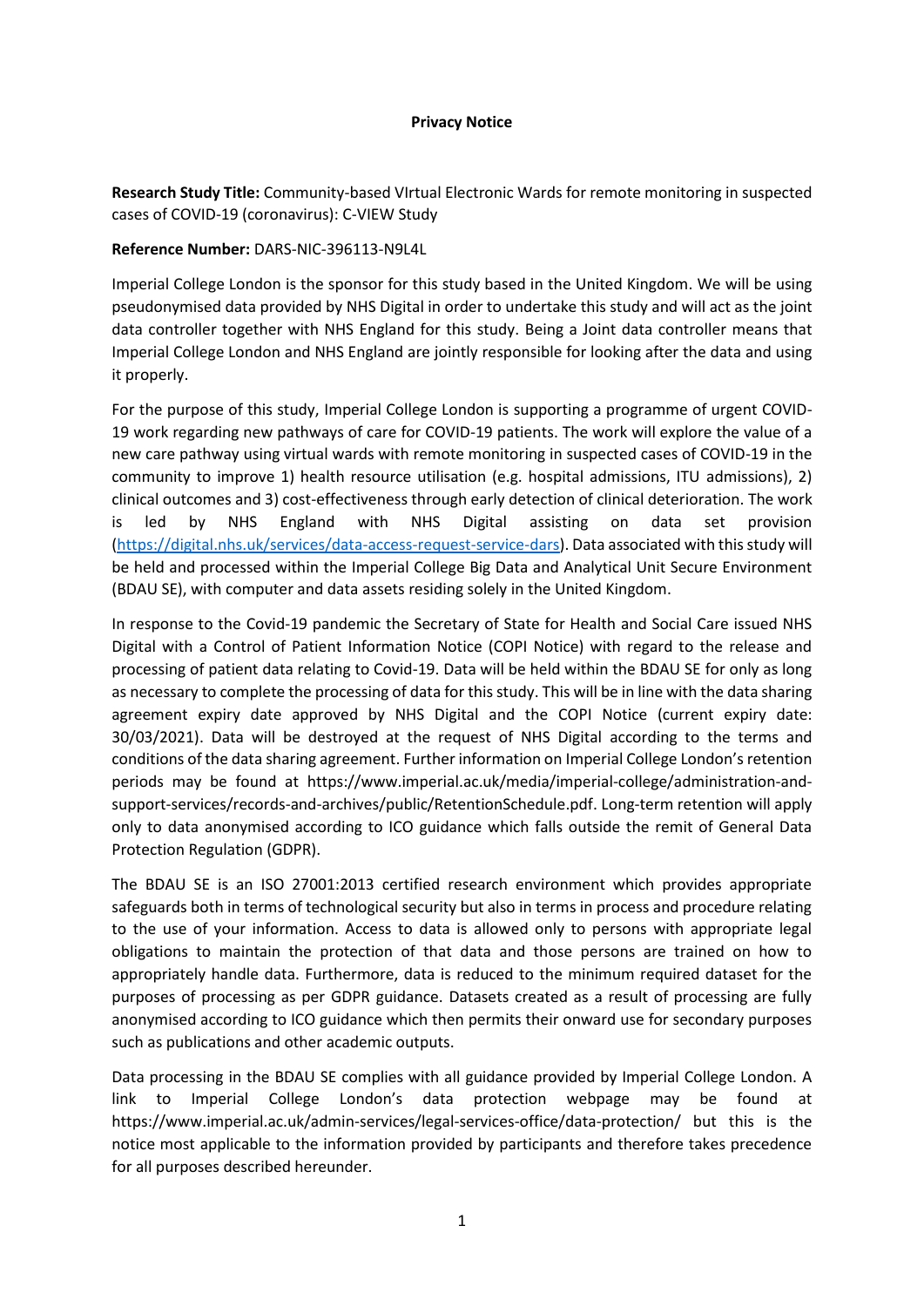#### **PROCESSING OF DATA**

Data will be accessed and processed by Imperial College London within the BDAU SE. This includes deidentified patient level analysis of personal health information related to patients managed on a pilot virtual ward or remote community monitoring observational trial for proven or suspected high-risk of COVID-19, therefore a special category of information under GDPR Imperial College London will be the sole data processor for this study.

The primary outcome measure is to evaluate any hospital admissions or attendances by days 14 and 28. These time points have been chosen as it is reported that most COVID-19 cases have recovered by day 14. The additional time point allows evaluation of more severe cases. Secondary outcome measures include: (i) intensive care transfer, (ii) hospital length of stay, (iii) mortality/survival, (iv) oxygen therapy (v) requirement for invasive/non-invasive ventilation and (vi) cost-effectiveness. Clinical variables for measurement as secondary outcomes are: - Time from first symptom to hospital admission - Predictors: Comorbidities, age, sex, BMI, ethnicity - Thresholds/trigger values for face to face or hospital review - Disability at 3 months after hospital discharge.

The detailed purposes of processing for this study (reference number: DARS-NIC-396113-N9L4L) can also be obtained on request by contacting us as per the details in the Contact Us section or from the NHS Digital Register of Approved Data Releases (https://digital.nhs.uk/services/data-access-requestservice-dars/register-of-approved-datareleases).

## **YOUR RIGHTS**

Due to data being de-identified, we are not able to uphold certain obligations which would apply to identifiable data. This includes any process which would require re-identification of participants such as data subject access requests and the right to opt-out of data sharing. In cases where such requests are made we will make all reasonable attempts to redirect you to the responsible authority for the data. We will also make all reasonable attempts to protect your data from re-identification and any suspected or actual re-identification will be reported as a breach as required by GDPR

## **LEGAL BASIS**

As a university, we process pseudonymised information to conduct research to improve health, care and services. As a publicly-funded organisation, we have to ensure that it is in the public interest when we use pseudonymised data which is considered personal data. The data provided to us and covered by this privacy notice will be processed under General Data Protection Regulation Article 9 (2) (h) (https://ico.org.uk/for-organisations/guide-to-data-protection/guide-to-the-general-dataprotection-regulation-gdpr/lawful-basis-for-processing/special-category-data/) and General Data Protection Regulation Article 6 (1) (e) (https://ico.org.uk/for-organisations/guide-to-dataprotection/guide-to-the-general-data-protection-regulation-gdpr/lawful-basis-for-processing/), and will be disseminated under Health and Social Care Act 2012 - s261(5)(d) (https://www.legislation.gov.uk/ukpga/2012/7/section/261) and CV19: Regulation 3 (4) of the Health

Service (Control of Patient Information) Regulations 2002 (https://www.gov.uk/government/publications/coronavirus-covid-19-notification-of-datacontrollers-to-share-information/coronavirus-covid-19-notice-under-regulation-34-of-the-healthservice-control-of-patient-information-regulations-2002-general).

Health and care research should serve the public interest, which means that we have to demonstrate that our research serves the interests of society as a whole. We do this by following the UK Policy Framework for Health and Social Care Research.